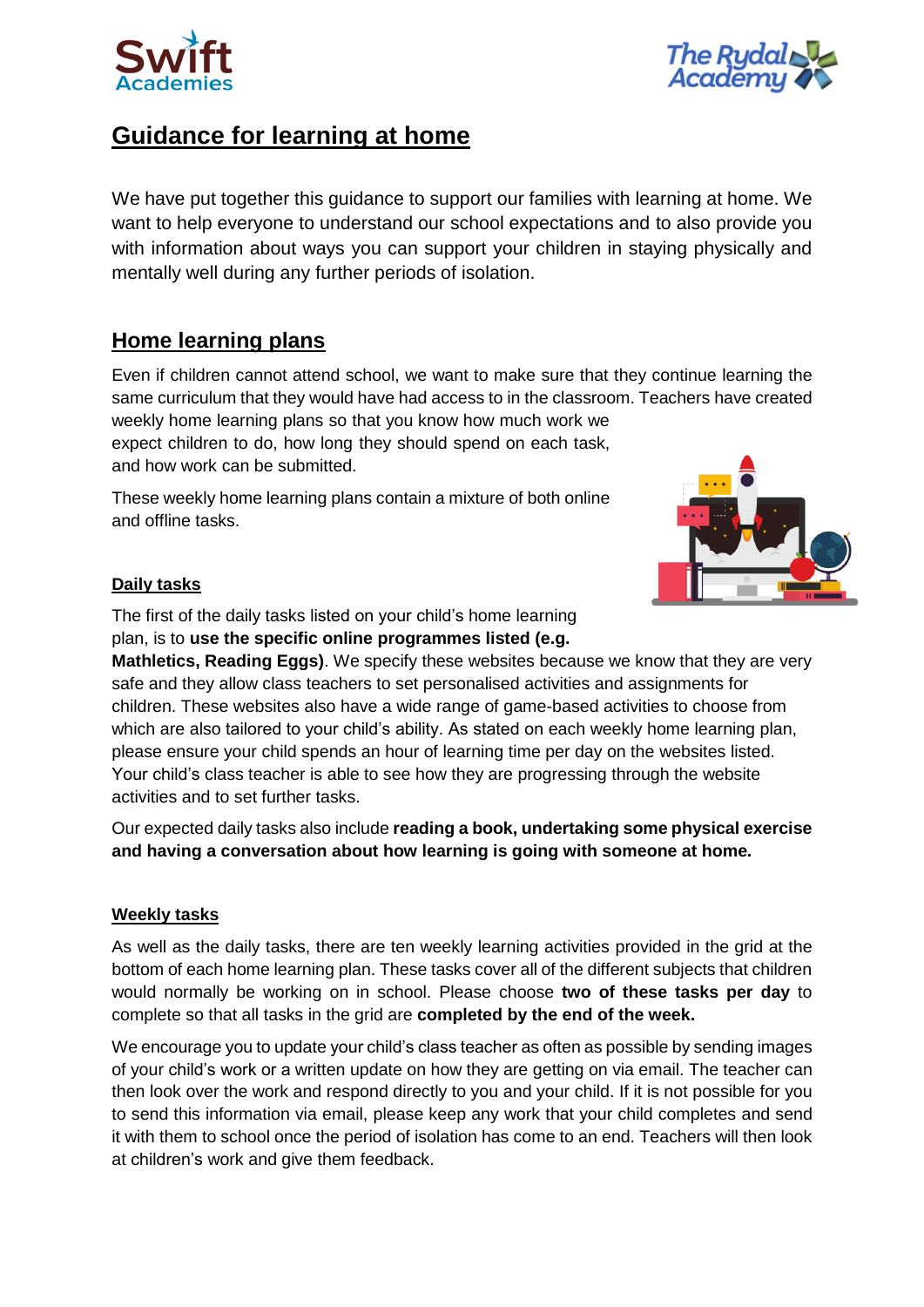



If you experience any technical issues whilst children are learning at home, please let your child's class teacher know as soon as possible so that we can try to get these issues sorted out for you.

We understand that you may not have access to the internet or devices needed to complete the online activities. We have included some tasks that do not require the internet for this reason. If you do not have online access, and your child isolating, we would encourage you to contact our school office via phone as soon as possible so that we can then arrange printed work packs.

#### **Supporting peer interactions**

In the case of a class or school closure where all children are required to isolate, we will set up staff supervised 'playtimes' for children on Zoom to allow children to still have contact with their peers. This will give children chance to share their learning but also to chat about how they are feeling and to see their friends.

### **Establishing 'balanced' home learning routines**

We understand that there may be more distractions at home than in a classroom. It is important that children maintain a balanced routine and continue learning, but it is also important that they have some time to relax.

#### **Tips to help get children into a good home learning routine:**

- Support children in taking regular breaks from their schoolwork (e.g. every hour, take a ten-minute break).
- $\bullet$  Help them to make a plan for their school day and stick to it if you can  $-$  don't worry if you stray off path though!
- Set some small goals for the day.
- Reward children when they finish a task or reach a goal e.g. have a healthy snack, play a favourite game or watch a favourite TV show.
- Keep a school routine children could start and finish at a certain time every day and take their lunch and breaktimes at the same times as they would at school.
- Avoid background distractions when children are working, e.g. the TV being on in the background.
- Help children to keep in touch with other people outside of the house even if it has to be online or on the phone.
- Contact your child's class teacher if they are struggling with their schoolwork.